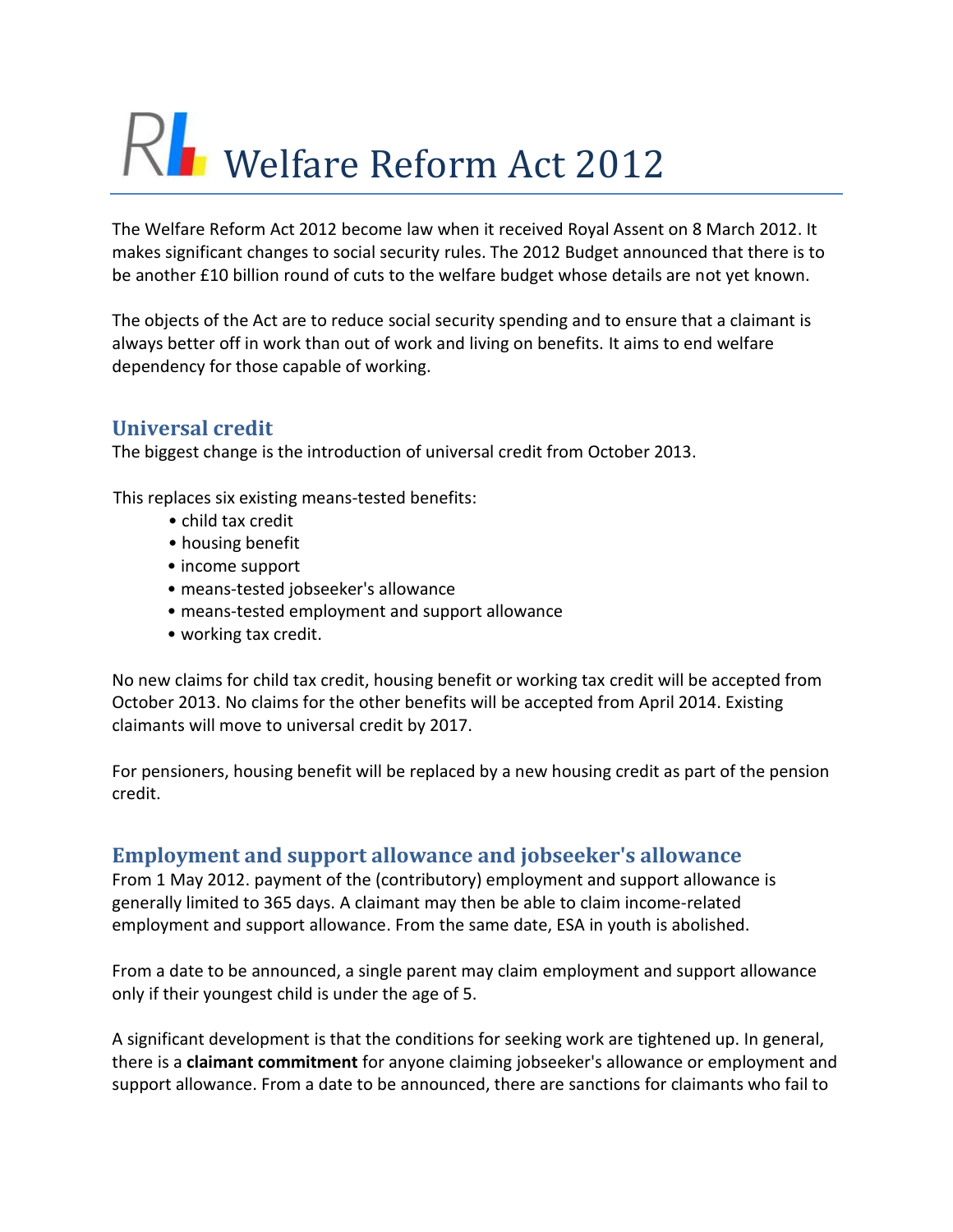keep to their commitment.

From October 2013, there is a new condition that benefit may only be paid to those eligible to work in the UK.

## **Child benefit**

Child benefit continues to be paid, though from January 2013 those earning more than £60,000 will the benefit clawed back by an income tax charge (under Finance Act 2012). Those earning between £50,000 and £60,000 will have some benefit clawed back.

The Welfare Reform Act includes provisions to allow the child maintenance scheme to be reformed.

#### **Benefit cap**

From April 2013, there is a cap on the maximum amount a household may receive from all benefits. The legislation says that the cap is related to the average earnings of working households.

At present, this means that the cap will be:

- £500 a week for a couple,
- £350 a week for a single person.

The cap applies to the benefits listed in the first column, but not to those in the second:

| Cap applies to:                  | Cap does not apply to:                 |
|----------------------------------|----------------------------------------|
| Universal credit                 | Working tax credit                     |
| Income support                   | Disability living allowance            |
| Jobseeker's allowance            | Constant attendance allowance          |
| Employment and support allowance | War widow payments                     |
| Housing benefit                  | Statutory payments such as SSP and SMP |
| Child benefit                    |                                        |
| Child tax credit                 |                                        |
| Carer's allowance                |                                        |
| Industrial injuries benefit      |                                        |

Other support for childcare and housing is also excluded from the cap.

The cap for a couple applies regardless of how many children they have. This proved controversial when the matter was debated in the House of Lords. An attempt to exclude child benefit was defeated.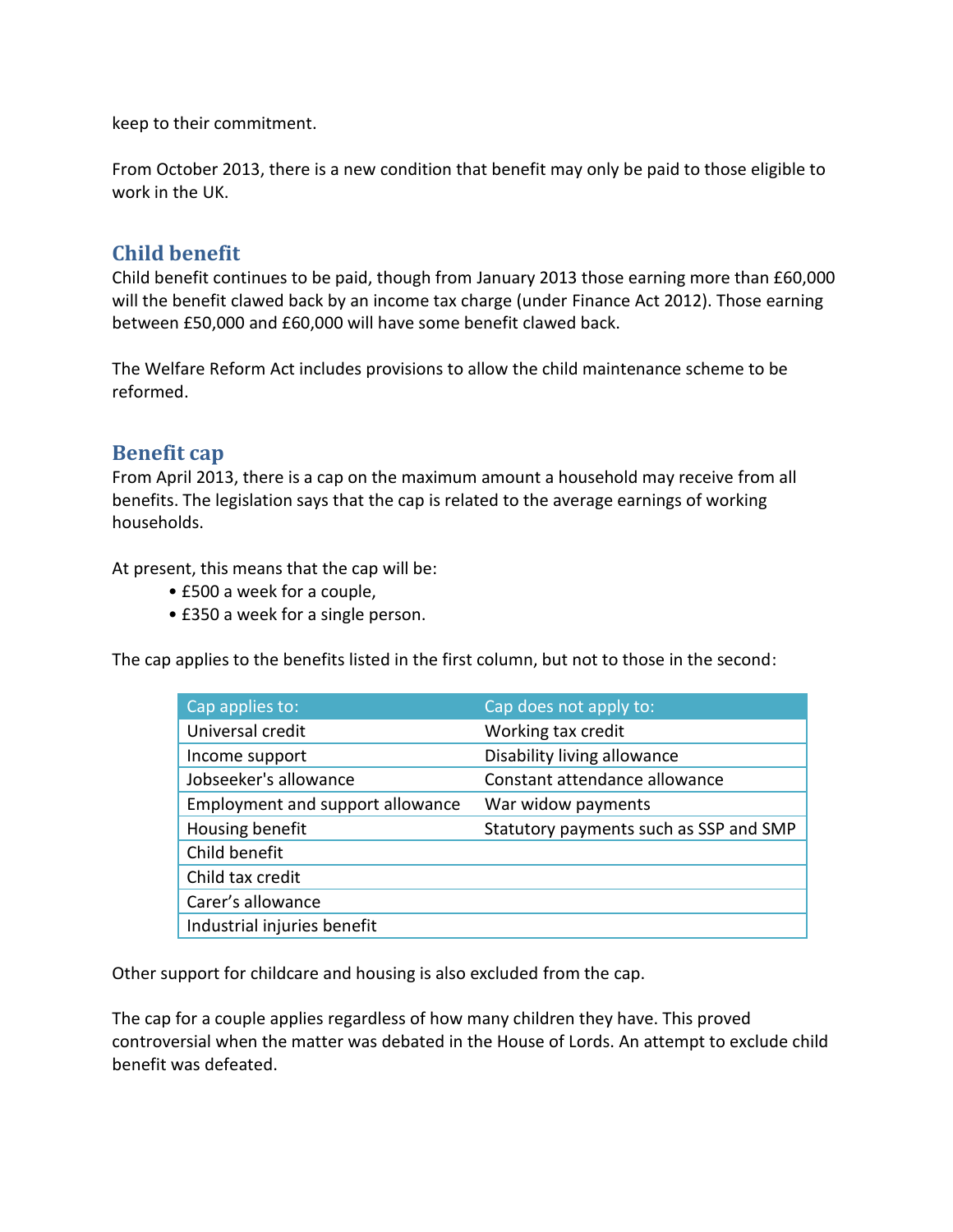The following exemptions to the benefits cap have also been announced:

• anyone in a support group for employment and support allowance is exempt

• if someone was in work for 12 months and lost their job through no fault of their own, they are exempt for nine months

• transitional arrangements are made where someone is particularly affected by the loss of housing benefits.

#### **Pension credit**

This means-tested benefit aims to provide a minimum income for people above state retirement age that is above the state pension. It currently has two elements:

- pension credit
- earnings credit.

When housing benefit is abolished, there will also be a housing credit.

## **Housing benefit**

From April 2013, this benefit does not cover the full cost of a person's rent. It is expected that many claimants may be obliged to move to less expensive areas. This will be extended to universal credit when it replaces housing benefit.

**Local housing allowances** will be fixed centrally, and then indexed by the Consumer Price Index, or (if lower) with the bottom 30% of housing costs in the area.

There is a new restriction for living in a home with more bedrooms than are needed. The restriction is 14% for one bedroom, and 25% for two or more.

## **Council tax benefit**

Council tax benefit is replaced from April 2013 by **localised support.** These are administered by local authorities in England. The devolved governments of Scotland, Wales and Northern Ireland will be announcing their provisions.

The budget for this benefit will be 90% of the amount spent on council tax benefit.

## **Social Fund**

The Social Fund is intended to be the safety net of the welfare system, providing benefit for those still in need. Provisions are provided as crisis loans or, in some cases, grants.

Social Fund is abolished from April 2013 to be replaced by **locally administered assistance.**  Local authorities will announce how this will operate, but the government expects it to include food banks and furniture re-use projects.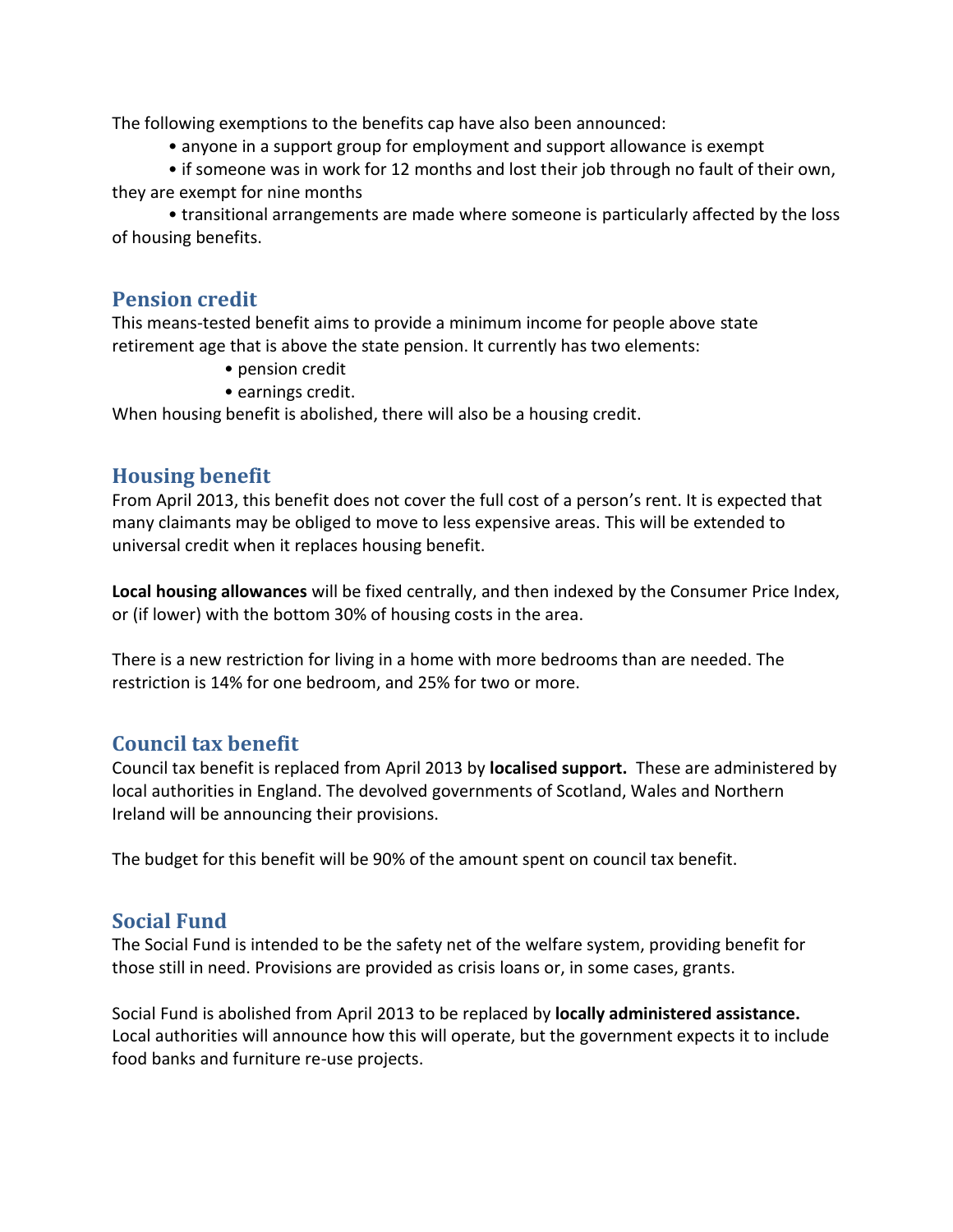Crisis loans will be replaced by **short-term advances.** These may also be made for alignment payments (advances will waiting for another benefit).

The Social Fund also provides funeral and maternity payments on a less discretionary basis. These will continue. Funeral and maternity costs will also be added to the list of those costs for which a budgeting loan may be claimed.

## **Disability living allowance**

From April 2013, disability living allowance is being replaced by **personal independence payment (PIP)** for adults aged between 16 and 64. Children under 16 continue to qualify for disability living allowance. Adults 65 or over may still claim attendance allowance.

Initially the scheme is for a few claimants to test the system before applying to all new claimants from June 2013. Existing claimants will be moved to PIP between autumn 2013 and 2016, usually when the claim needs renewing.

The PIP is not means-tested and does not depend on having paid any national insurance. It may be claimed regardless of whether a person is in work or not.

Payment depends on the claimant having such physical or mental disability that they are unable to perform "daily living activities" or have mobility problems. This is assessed by dividing each activity into **descriptors** against which a claimant is scored.

# **Industrial injuries benefits**

Only two minor changes are made:

- pre-1948 injuries will now be covered
- the scheme will extend to claimants under 18.

The operative date for these changes is not yet known.

#### **Bereavement benefits**

These are under review with any changes not expected before 2014.

## **Penalties and sanctions**

A significant development is the increased powers and sanctions for any overpayment, however innocently made. The Act also removes the current six-year time limit that applies for recovery of social security debts (and indeed most debts of any kind).

There is a separate scheme of sanctions for social security fraud. The *minimum* penalty if £350 or 50% of the sum involved (if greater) to a maximum of £2,000.